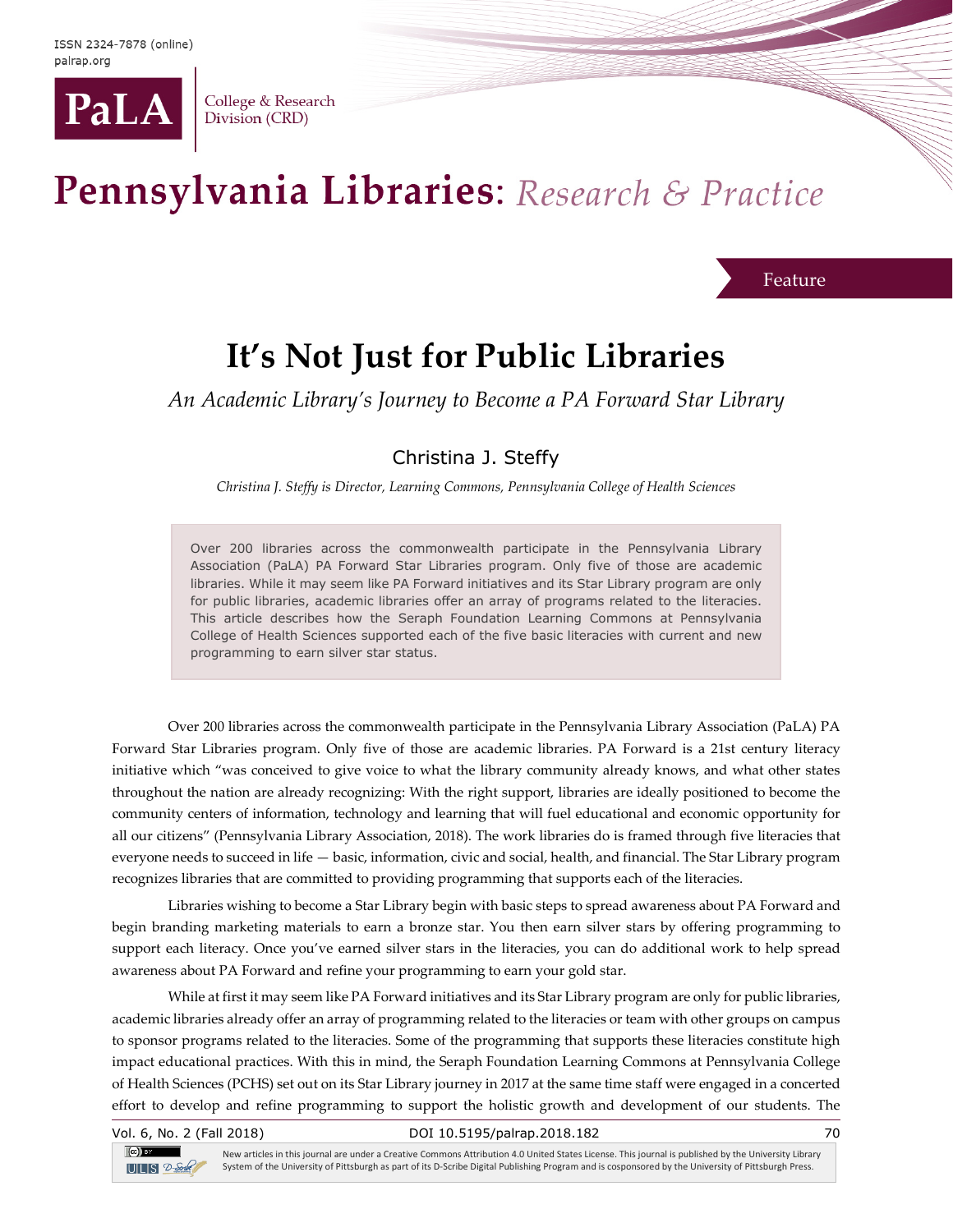Learning Commons earned it bronze and all silver stars, and we are working on achieving gold star status. What follows is a description of each PA Forward literacy and how it is supported by our programming.

#### Basic Literacy

Although we assume students have basic literacy skills by the time they get to college, these skills may not be at the level required to be successful in college. In fact the National Assessment of Educational Progress survey shows that in 2015, 72% of twelfth grade students performed at or above the basic reading level; only 37% performed at or above proficient, and 24% scored below basic. In 1992, the percentage of twelfth graders performing at or above proficient was 40% (National Center for Education Statistics, 2017). Clearly colleges need to provide ways students can increase basic literacy skills. One such way is with a common read or common book program.

At PCHS, the Learning Commons spearheaded the common book initiative. Our inaugural common book program kicked off in fall 2017, and the book was chosen by a committee led by the Learning Commons and consisting of Learning Commons staff and English faculty. We made the decision to tie the theme to the National Library of Medicine traveling exhibit we hosted in fall 2017 (it was also the first year for hosting the exhibit, and we now have exhibits booked through fall 2020). PCHS also hosts an annual Distinguished Lecturer, and in 2017 the Distinguished Lecturer Planning Committee decided to tie the theme of the lecture to the common book and National Library of Medicine exhibit. The College's alumni relations department also worked with the Learning Commons to host an alumni common book discussion led by a librarian during the fall 2017 homecoming. Faculty members have begun integrating the common book into their courses, and the Learning Commons will begin hosting its own book discussions in fall 2018. All of these cross-departmental tie-ins to a central theme will continue, and this creates a cohesive direction for campus events and helps the campus community engage in a high impact practice — a common intellectual experience (Association of American Colleges & Universities, 2018).

We began the common book initiative prior to beginning our Star Library journey, and then we realized this initiative and events hosted by the Learning Commons supported basic literacy.

### Information Literacy

Information literacy is the literacy that most clearly applies to academic libraries. Many institutions are engaging in assessment initiatives to show the correlation between information literacy and grades which then correlates to retention and graduation. In fact the Association of College & Research Libraries (ACRL) Assessment in Action initiative found that instruction as well as database access, use of books, and use of other resources led to "higher levels of academic success (i.e. GPA, course grades, retention)" than for students who did not utilize these resources and services (Association of College & Research Libraries, 2017, p. 1).

Although information literacy skills are necessary for college success, it can be difficult to get faculty to devote class time to information literacy. Because of this time crunch, PCHS librarians have been working on other ways to reach our students outside of traditional information literacy instruction sessions; one way we do this is by hosting research parties. The idea of research parties came from the experiences shared by two Penn State Abington librarians (Hunter & Riehman-Murphy, 2017). At PCHS, we strategically time multiple research parties throughout the semester to coincide with due dates for assignments that often lead to a high number of research appointments. To maintain a party theme, the event is not held in a computer lab but instead is held in a room with computer access; we bring iPads, and students are encouraged to bring their devices (which they often do). Snacks and library giveaways are provided, and each party has at least one librarian present as well as at least one English faculty member and our learner support specialist. This allows students to get help from everyone in one place, at one time, rather than scheduling multiple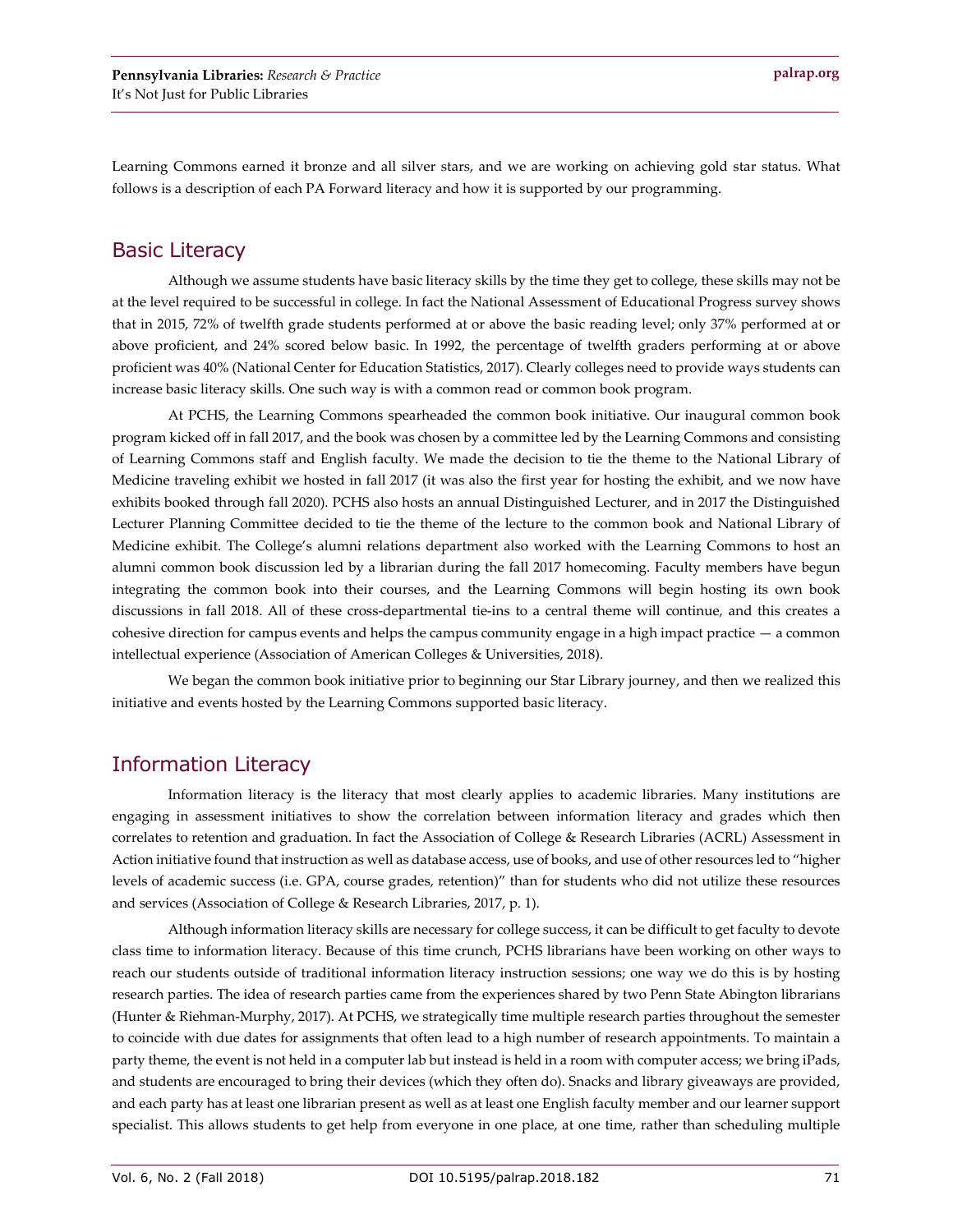appointments. It also encourages peer learning and collaboration. Our education librarian planned to implement research parties after learning about them at ACRL Baltimore, and we realized they were a creative example of information literacy for the Star Library program.

#### Civic and Social Literacy

This literacy focuses on providing patrons with "the knowledge and skills they need to improve their lives, to participate and contribute effectively to their communities, and to connect with one another through discourse" (Pennsylvania Library Association, 2018). Essentially you are giving people the tools to be informed citizens who participate in democracy. In 2012, the U.S. Department of Education released a report encouraging colleges to place a greater emphasis on civic engagement and education. Colleges across the U.S. are examining ways they can integrate this civic engagement into their campus culture. Libraries can use this literacy to engage with campus high impact practices such as diversity initiatives and service learning in addition to providing voter registration and other programs to help people be informed and take part in our government (American Association of Colleges & Universities, 2018).

Because PCHS is a health science-focused institution and government heavily influences the healthcare industry, the Learning Commons was able to support this literacy by hosting the National Library of Medicine traveling exhibit Surviving and Thriving: AIDS, Politics, and Culture. This exhibit focused on how politics influenced the acknowledgement and treatment of AIDS and helped impress upon our students the need to be informed citizens who are actively involved in civic duties such as voting and advocating for the health and safety of their patients. In addition to the poster exhibit, we provided handouts on HIV and AIDS, and we teamed up with a faculty member in an Introduction to Sociology course for student poster presentations. This faculty member modified an existing assignment to have her students look at various local community groups and how they are impacted by AIDS. Students created posters and displayed them alongside the National Library of Medicine exhibit in the lobby outside of the Learning Commons and at the College's Distinguished Lecturer event.

National Library of Medicine traveling exhibits are popular, and you often need to book the exhibit at least one year in advance. We booked the exhibit for 2017 in 2016, and in 2017 we realized it supported civic and social literacy. Because the exhibit theme differs each year, it won't always support this literacy. We are looking at other programs we can create to continue to support civic and social literacy.

#### Health Literacy

Health literacy is not just about finding credible health information; it is also about managing your own health and wellbeing. According to Pedrelli, Nyer, Yeung, Zulauf, and Wilens (2015), mental health problems "are very common among college students," with the most prevalent being anxiety (para 1 and "Prevalence," para 2.). Numerous reports published since then point to anxiety issues becoming more prevalent as students are increasingly juggling work, school, and family demands. Academic libraries recognize that students are stressed, especially during finals week, and many of them take part in "Stress Less Week" events to help calm students. It's easy to combine these events with helpful information on stress reduction, test preparation, and study skills.

The Learning Commons has participated in its campus Stress Less Week by offering a "Taking the Stress out of Finals" workshop in the fall 2017 and spring 2018 semesters. During this workshop, students were provided with strategies to stay organized and productively prepare for finals in addition to learning about guided imagery and meditation to calm test anxiety and relax.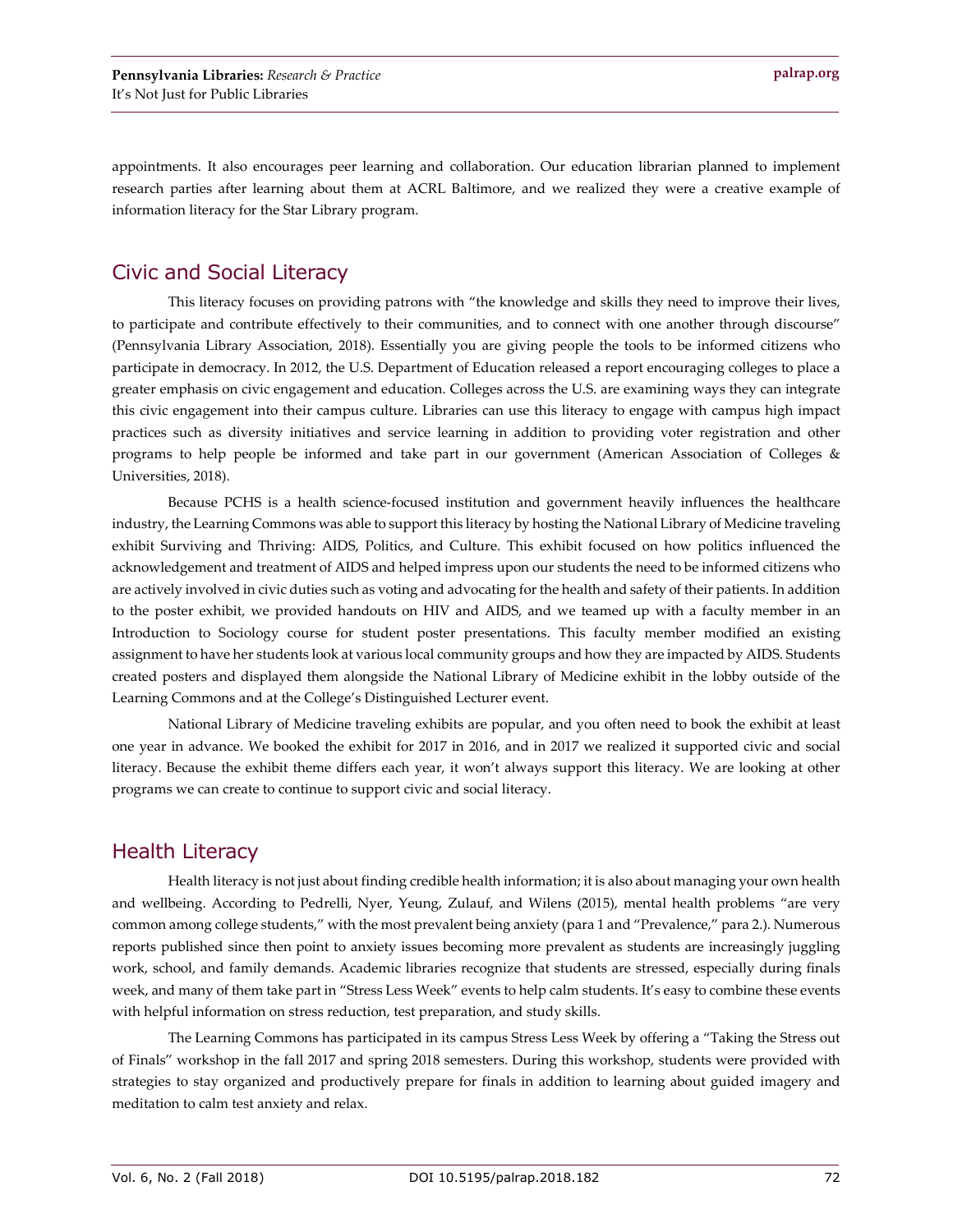This initiative was planned at the same time we began our Star Library journey, and we realized it supported health literacy.

### Financial Literacy

According to PaLA (2018), "Forty-one percent of U.S. adults give themselves a grade of C, D, or F on their knowledge of personal finance". A National Financial Capability Study confirms this perception. According to Farber (2016), the 2015 study "estimated that that nearly two-thirds of Americans couldn't pass a basic financial literacy test…Worse, the percentage of those who can pass the test has fallen consistently" since 2009 (para 4). With college comes the freedom to sign up for credit cards, manage bank accounts, and take on student loan debt. Considering the aforementioned statistics, it's no wonder students have a difficult time handling this new financial freedom.

Financial literacy is the only literacy for which the Learning Commons programming was fueled by the Star Library program. We created a financial literacy LibGuide, obtained Money Smart Week handouts, and worked with our Campus Life, Student Services, and Human Resources departments to bring in speakers who presented on general financial literacy, responsible education funding and loan repayment, employer tuition reimbursement, and retirement savings.

#### **Closing**

The PCHS Learning Commons Star Library journey is proof that academic libraries already offer programming to support the literacies; thus you can brand your programming as a PA Forward literacy to be united in the statewide initiative. If you are looking to develop programming, the literacies are a useful guide to create programs that are not only interesting but also give students tools to be successful after college. And you don't have to do this alone — partner with other departments across campus to provide programming with maximum impact that does not place an undue strain on staff. If you are not sure where to start with program planning, check out the PA Forward Commons on the PaLA website for information and examples including those described in this article.

> Since writing this article, the Learning Commons added civic engagement programming to further support civic and social literacy. The PCHS Learning Commons also completed additional bonus actions and was granted gold star status in fall 2018.